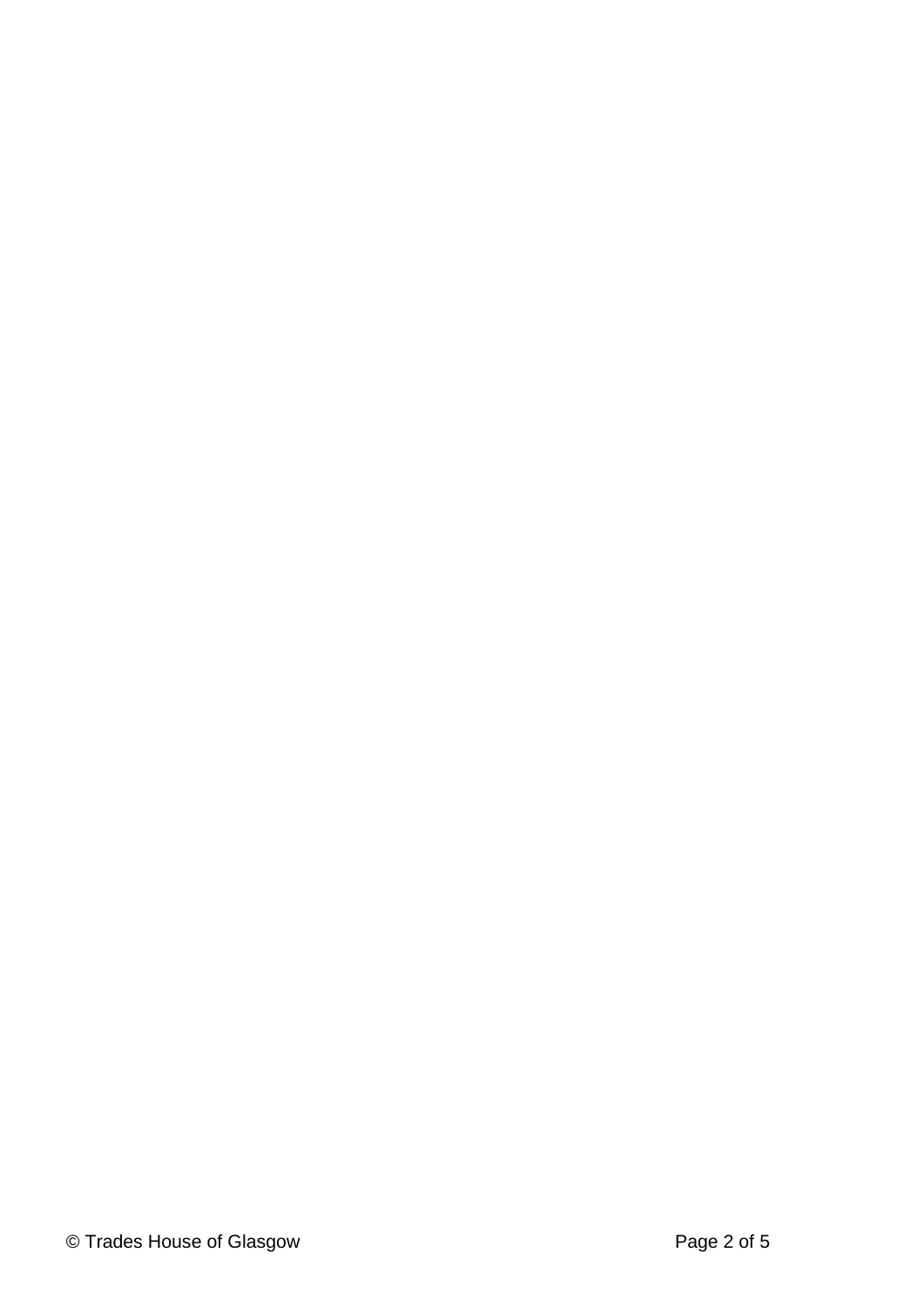## **Deacon Convener John McAslan Incorporation of Gardeners**

### **Burgess and Guild Brother 8 September 1746 Deacon of Gardeners: 1763 Deacon Convener: 1789-90**

John McAslan's father was called Duncan McAulsan and he received his Burgess ticket on 11<sup>th</sup> September 1718 and his membership of the Incorporation of Gardeners on the 25<sup>th</sup> of September 1718 as a gardener due to him marrying Mary Munroe, daughter to Thomas Munroe (G.B., by purchase, 5 Sept. 1732). Duncan and Mary were married on 26<sup>th</sup> of January 1716 in Glasgow.



**© Trades House**

John McAusland was the youngest born of Duncan and Mary and he was baptised on 12<sup>th</sup> March 1730 in Glasgow. The witnesses at the christening of John were John Logan and Duncan McAusland. John had the following siblings:

William McAusland 31<sup>st</sup> August 1718 Margaret McAusland 16<sup>th</sup> October 1720. Married James Burnside 08<sup>th</sup> January 1749 Janet McAusland 23rd August 1722 Anne McAusland 20<sup>th</sup> May 1725

John's father was buried in the North West Churchyard in Glasgow on 29th of October 1741 when John was about 11 years of age.

On the 8<sup>th</sup> of September 1746, John McCashlan, gardener was made a Burgess and Guild Brother

as the eldest son to the deceased Duncan McCashlan. Two days later, on the 10<sup>th</sup> of September 1746 John McAuslan became a member of the Incorporation of Gardeners as the son of deceased Duncan McAuslan. John would have been aged about 16 years at this time.

It is important to note that the spelling of surnames was rather fluid at this period, hence the different spelling of McAslan over the years.

#### **McAslan Nursery**

The nursery business was started by John McAslan in 1717, when he rented ground behind the old Hutcheson Hospital on Trongate. John McAslan was joined by his brother Duncan, and he was succeeded by his wife after his death in 1741, and then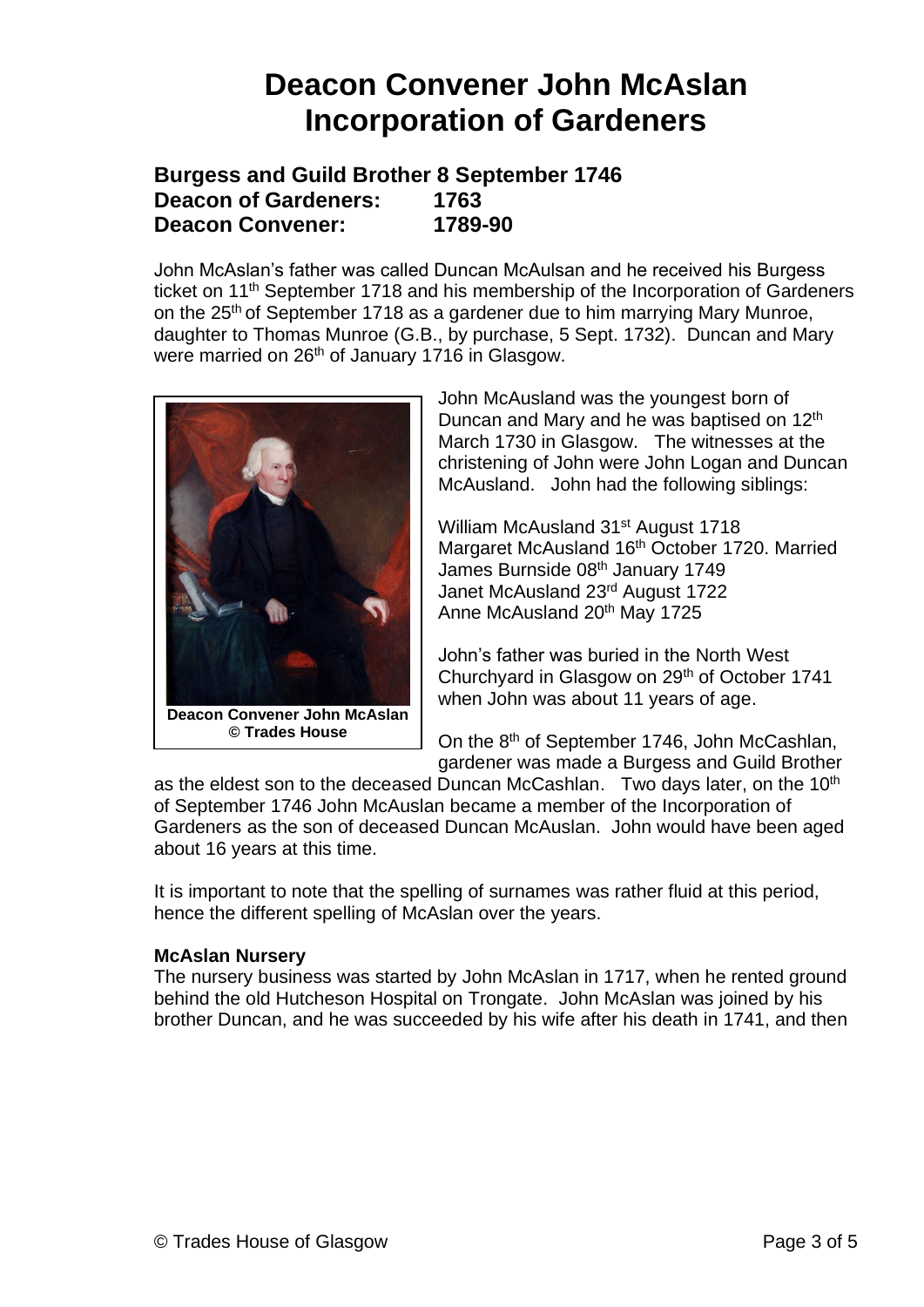

Duncan's son, another John McAslan who later became the Deacon Convener of the Trades' House of Glasgow in 1789. In 1788 John McAslan, gave up his lease at Deanside and ceased renting the garden moved the nursery to his own property called "The Hill" where he built a mansion. This was the first house built in this part

John McAslan was Trades Councillor, Trades Baillie 1782, Treasurer of the City 1796, Treasurer of the

Buchanan Society for 30 years and later President of the Society. During his time in office as Deacon Convener, that portion of the Lands of Gorbals belonging to the Trades House and Incorporations was laid out for feuing and became known as Tradeston. Deacon-Convener McAslan did much public work for the city. During his time, he was Treasurer of the Town Hospital, Director of the Highland Society. His daughter, Agnes, married David Graham, and their son John Graham, later known as John Graham Gilbert, became a famous painter and a member of the Royal Scottish Academy. The painting in the Trades Hall of Glasgow of Deacon Convener John McAslan was painted by his grandson John Graham Gilbert R.S.A.

John McAslan laid the foundation stone of the Trades Hall in 1791 and was a member of the Trades House in 1794 when the new hall was opened..

John McAslan died in 1815 at the age of 85 years and was buried in the same lair as his father, either in the Cathedral Burying grounds or in Glasgow Necropolis. He was buried on 17<sup>th</sup> April 1815.

### **Deacon Convener Robert Austin 1805-06 Deacon of the Incorporation of Gardeners**

The foreman Robert Austin, of Milngavie, who joined the Incorporation of Gardeners as a Far Hand on the 7<sup>th</sup> September 1785, he trained in London, became a partner in 1782, and married Margaret McAslan, daughter of John McAslan on 3<sup>rd</sup> December 1786. Robert Austin and his father-in-law John were both listed as Seedsmen in the marriage ceremony. Robert later became a Deacon Convener in the Trades' House of Glasgow in 1805.